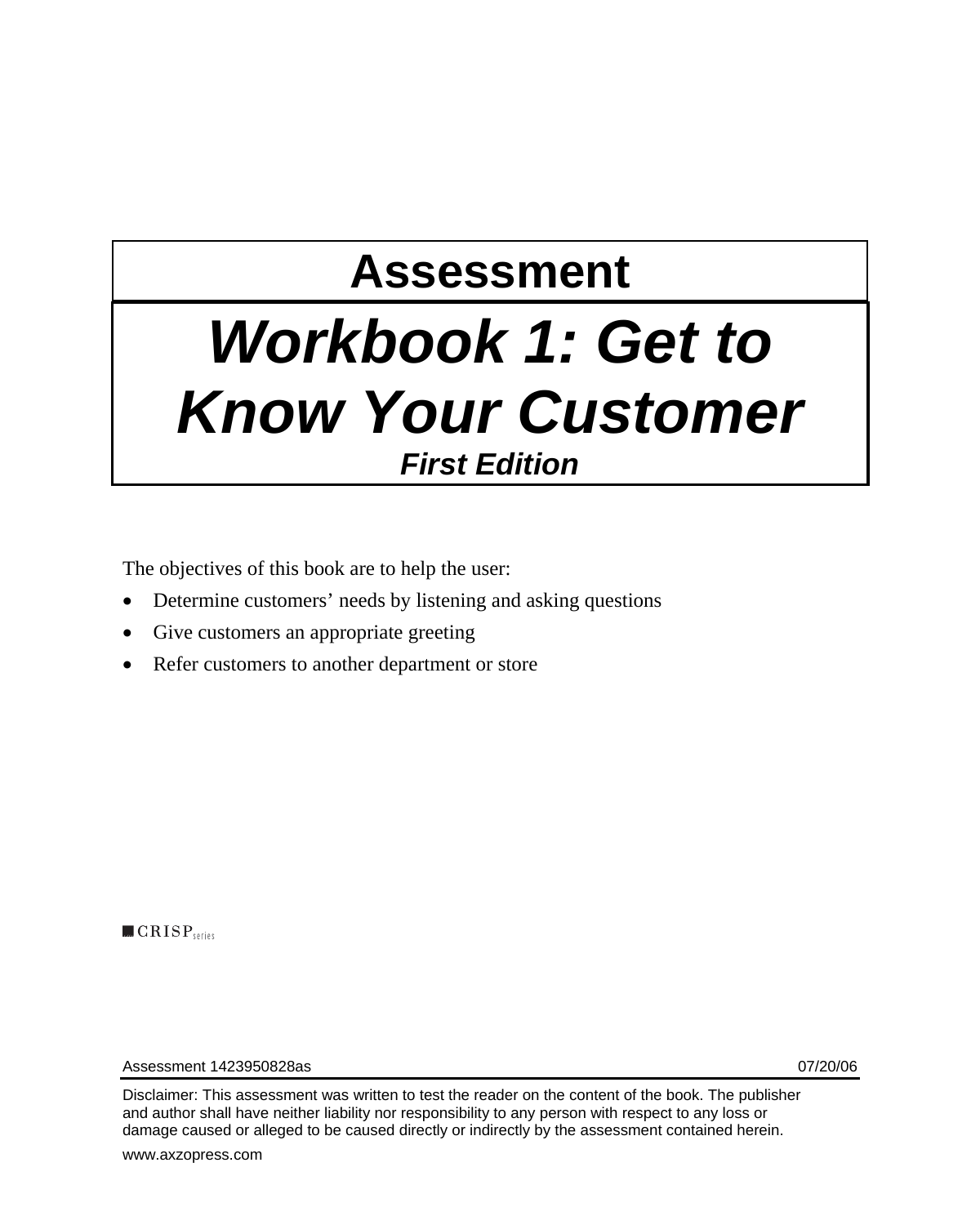### **Assessment Questions for**  *Workbook 1: Get to Know Your Customer, First Edition*

#### *Select the best response.*

- 1. It is important to build a relationship with your customer. In the first few seconds after you notice the customer's arrival, you should:
	- A. Make sure your clothes are neat and you look professional
	- B. Find your sales book and get it ready for your next sale
	- C. Tidy up the product display before showing it to the customer
	- D. Greet the customer and make him feel welcome
- 2. A new customer comes into your department, but you are helping another customer. You should:
	- A. Focus all your attention on your current customer
	- B. Let the new customer wait his turn until you have completed your current sale
	- C. Acknowledge the new customer's presence with eye contact and/or a brief comment that you'll be right with him
	- D. Help the customer who looks like he will spend the most money
- 3. Projecting a professional and friendly image includes:
	- A. Dressing in expensive, professional looking clothing
	- B. Shaking the hand of each customer
	- C. Behaving in an alert and courteous manner
	- D. Standing behind your cash register and waiting for the customer to come to you
- 4. A good reason for creating an opening for discussion is to:
	- A. Break down the customer's sales resistance
	- B. Get to know what the customer wants
	- C. Convince the customer how much you know about the product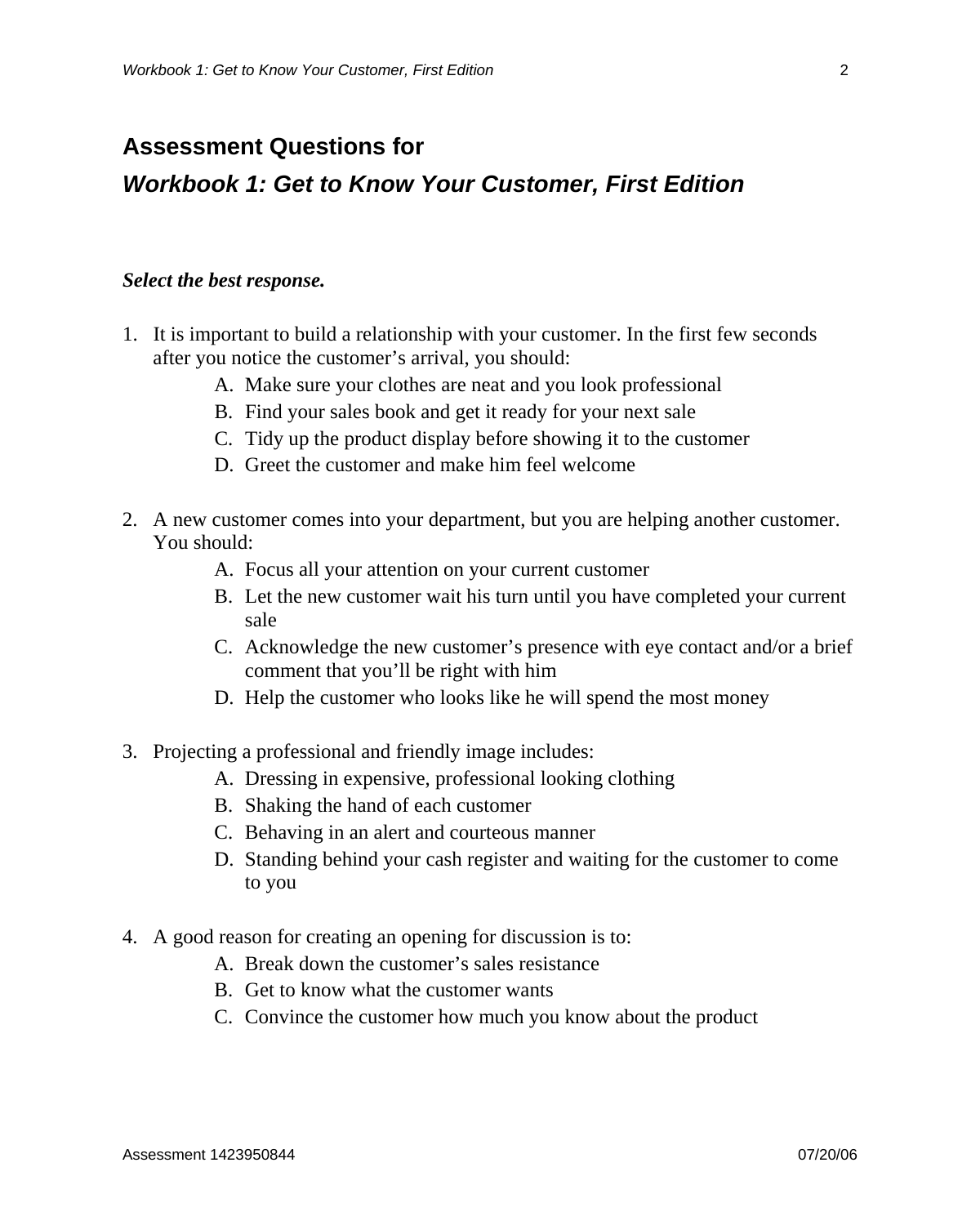- 5. The best way to talk to a new customer is to:
	- A. Flatter her—tell her she has taste and looks great
	- B. Interact as if you are old friends
	- C. Match what you say and your tone of voice to her personality
	- D. Convince her that you know what is best for her to buy
- 6. Three ways to create a positive impression of you and the store include: Complimenting the customer's taste; assuring the customer that he is the expert; and:
	- A. Suggesting that he buy "top of the line" products
	- B. Stating that the products in your store are far better than those in other stores
	- C. Indicating that based on your professional product knowledge, you feel his purchases are worthwhile
- 7. The customer has said "No, thank you" when you offered your help. Your next step is to back off for the time being, but remain alert for a sign that you are needed.
	- A. True
	- B. False
- 8. If the customer isn't shopping alone, you can include the rest of the party by:
	- A. Telling any children to behave themselves while their parent makes this important decision
	- B. Suggesting that the customer might want to make this shopping decision when he is alone and can concentrate
	- C. Showing some kind of service to others in the party, such as offering a chair, a cup of coffee, and so on
- 9. The best way to create customer loyalty is to listen carefully, respond to the customer's needs, and give good information.
	- A. True
	- B. False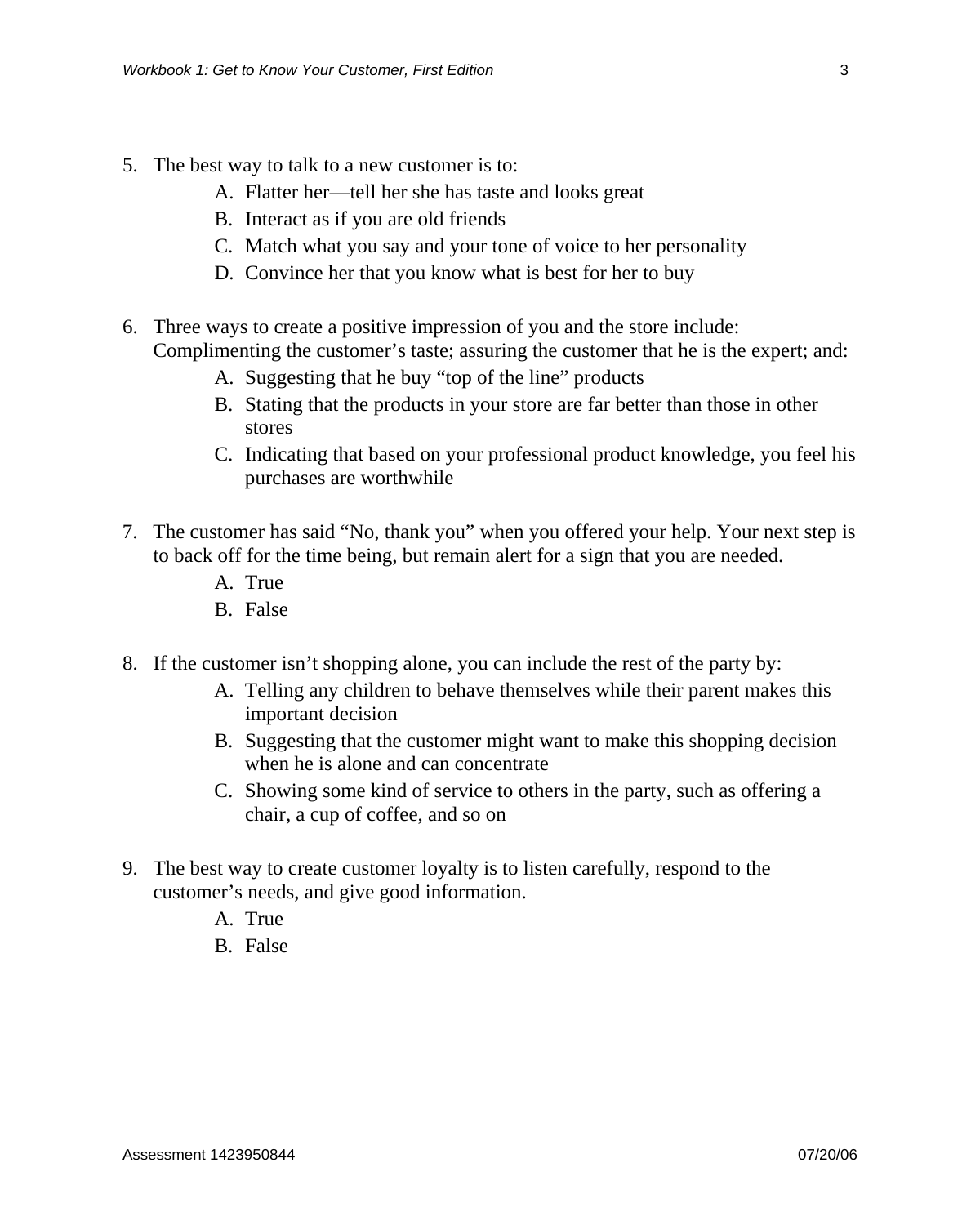- 10. As a customer service professional, the best way for you to remember your regular customers' interests is to keep a written record of the vital information.
	- A. True
	- B. False
- 11. According to market research, what percentage of customers are likely to spend more if the sales associate is helpful?
	- A. 25%
	- B. 32%
	- C. 45%
- 12. If a customer walks directly to an item, this may indicate that he:
	- A. Knows what he wants and would probably appreciate quick, efficient service
	- B. Just wants to look at the item and has no interest in buying
	- C. Is in a hurry and doesn't want any attention from you
	- D. Is looking for the least expensive brand
- 13. Your ultimate goal as a sales associate is to:
	- A. Meet your quota each month
	- B. Provide service to as many customers as you can
	- C. Satisfy the customer
- 14. You can best determine the customer's needs by gathering information through careful observation and by:
	- A. Deciding the type of products you think the customer should buy
	- B. Telling the customer everything you know about your products
	- C. Asking the customer thoughtful questions
- 15. To keep the lines of communication open, the best questions to ask:
	- A. Are direct and to the point
	- B. Are ones that can be quickly answered with a "yes" or a "no"
	- C. Begin with *who*, *what*, *where*, *when*, *how*, or *why*
	- D. Are ones that are able to direct the customer to a decision
	- E. Are structured to save the customer's time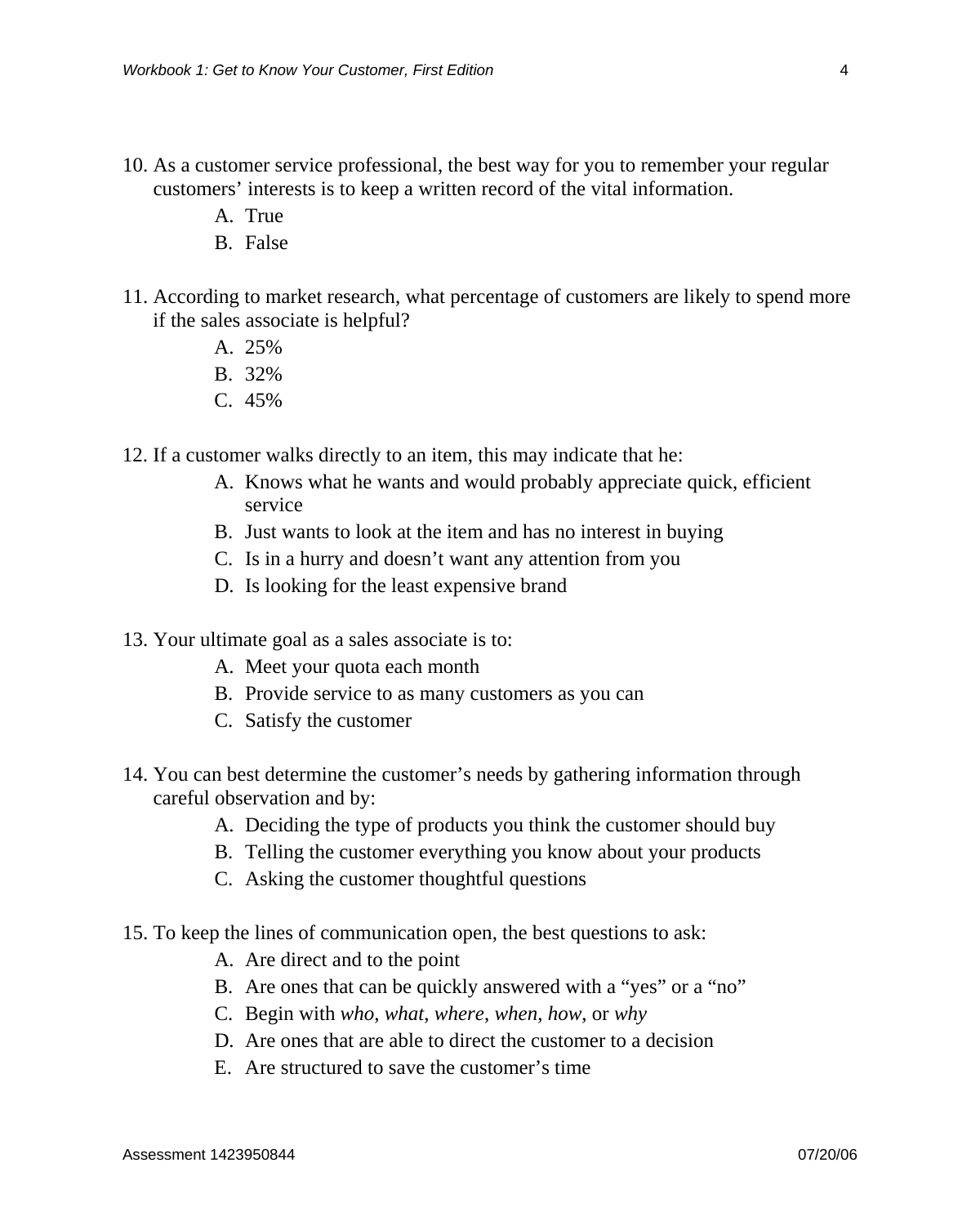- 16. Which of the following are examples of open-ended questions?
	- A. Can I help you?
	- B. What features are important to you?
	- C. Do you like blue or brown?
	- D. Is this all for you today?
- 17. When fitting the products to the customer, you should:
	- A. Correct her if she tells you the wrong size
	- B. Ask questions that will help her define the right fit
- 18. Which of the following phrases might be appropriate when discussing clothing size with your customer?
	- A. You look to be about a size XX.
	- B. Have you worn this brand before? What size was most comfortable for you?
	- C. How big are you?
	- D. You wear a bigger size on the bottom than on the top.
- 19. How would you handle a situation where a customer wants a brand that you don't carry?
	- A. Convince him that your brands are better
	- B. Get permission from him to show the items you do have that meet his needs
	- C. Tell him that he won't find anything better than what you have
	- D. Smile and listen politely, but don't tell him you don't have his brand; show him your items anyway
	- E. Tell him you don't carry that brand then excuse yourself to serve someone else
- 20. If your store does not offer the particular product or service the customer is looking for, your first option should always be to:
	- A. Convince the customer he doesn't need it anyway
	- B. Suggest alternatives that your store does carry
	- C. Immediately refer him to a competitor
	- D. Inform him of the drawbacks of the product he is seeking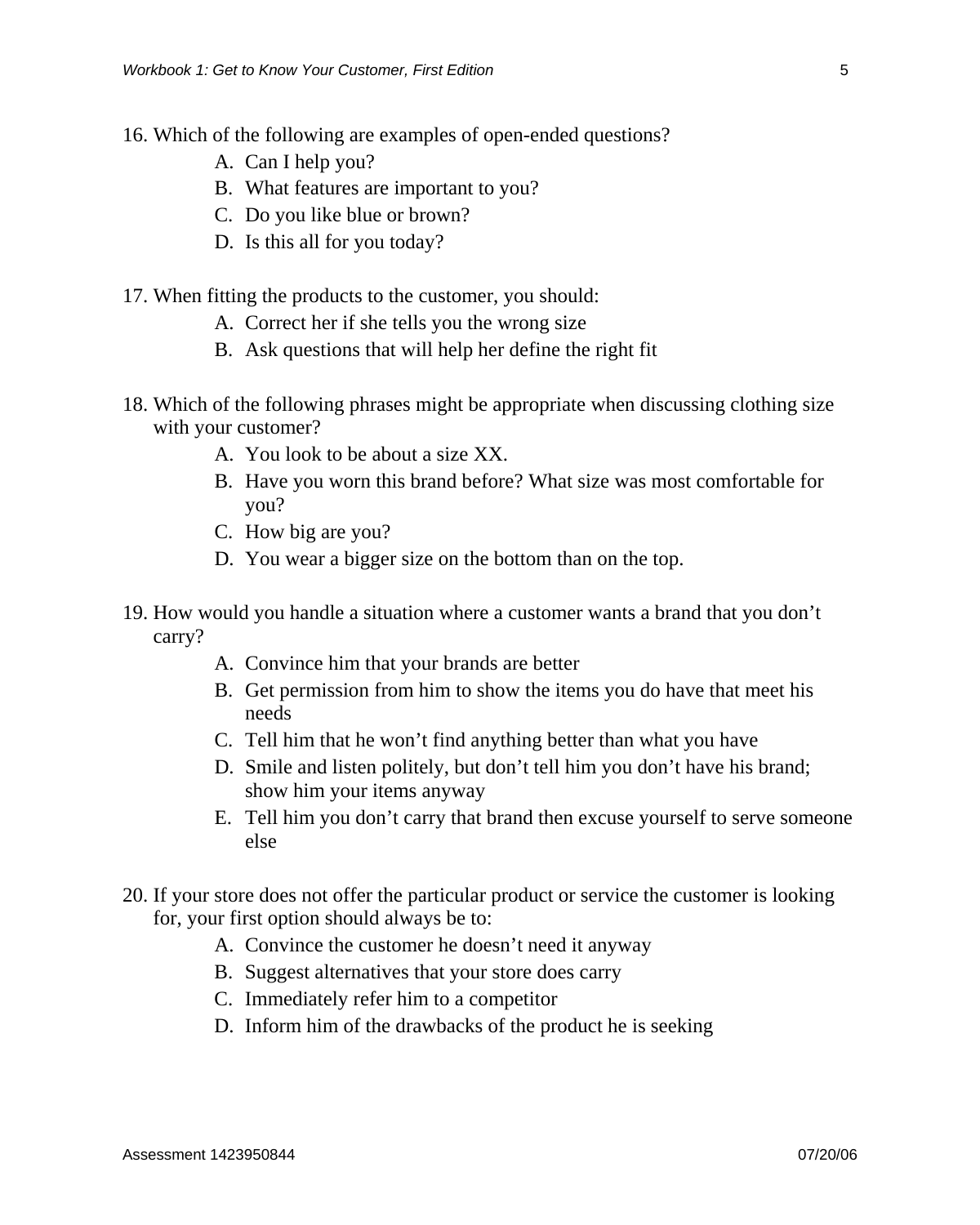- 21. Most customers respond favorably to the hard sell technique because it shows them your belief in the product.
	- A. True
	- B. False
- 22. Which of the following are acceptable ways to ask a customer's permission to provide alternatives?
	- A. We don't carry that specific brand, but may I suggest…
	- B. Is that the only brand you were interested in?
	- C. Is there anything else you were looking for?
	- D. We don't recommend that item. May I show you a better product?
	- E. All of the above
- 23. Referring a customer to a competitor will likely result in:
	- A. The customer seeking you out for future needs
	- B. The customer never returning to your store
	- C. A lost sales opportunity for you
	- D. None of the above
- 24. Creating customer loyalty is rewarding for:
	- A. The store
	- B. The sales associate
	- C. The customer
	- D. All of the above
- 25. It is appropriate to call the competition to make sure they carry the item the customer is looking for.
	- A. True
	- B. False